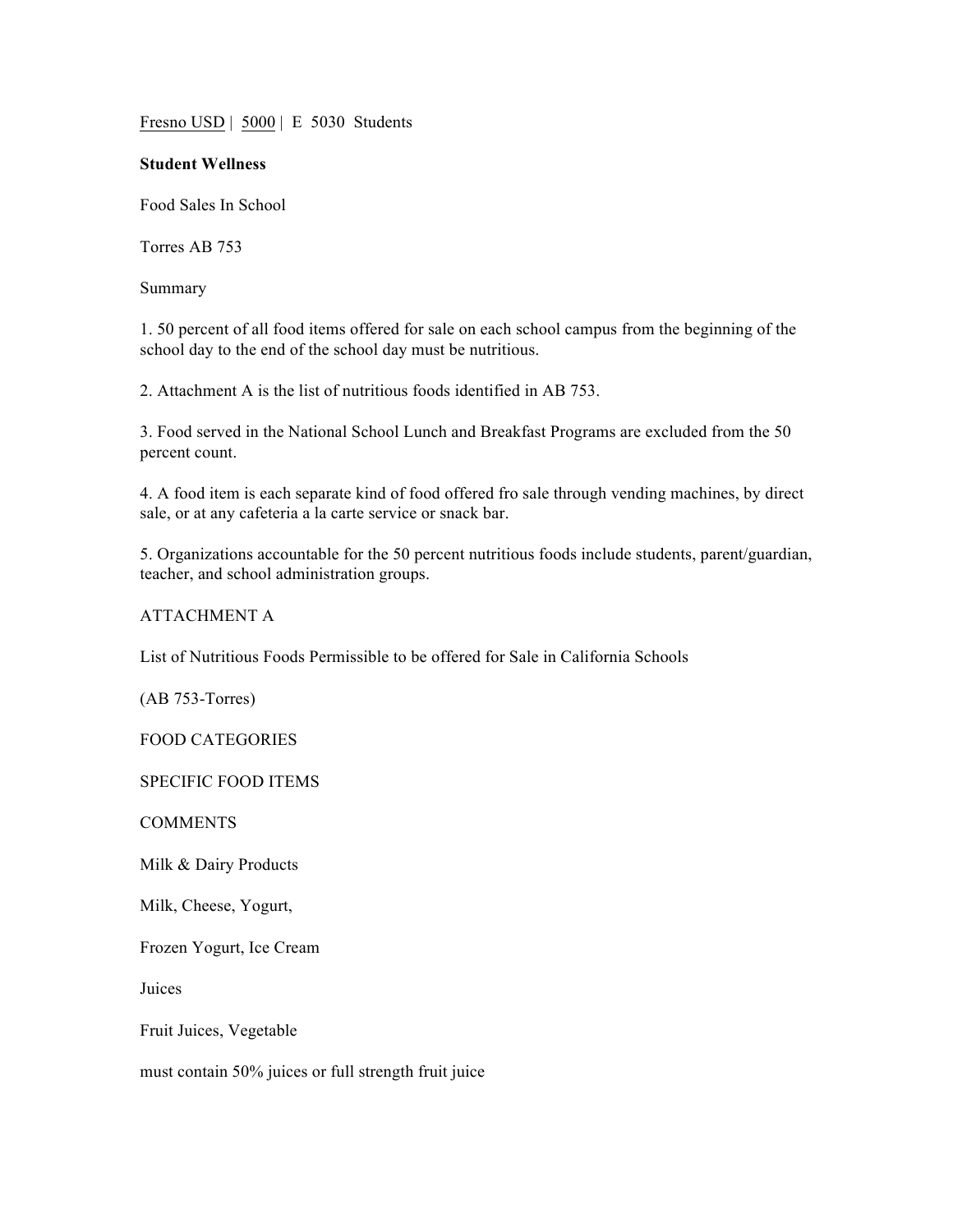Fruits/Vegetables

Fresh Fruits & Vegetables

Frozen Fruits & Vegetables

Canned Fruits & Vegetables

Dried Fruits & Vegetables

**Nuts** 

Nuts, Seeds, Nub Butters

Grain Products

Crackers, Bread Sticks

Tortillas, Pizza, Pretzels

Non-confection grain

products as defined by

regulation of the U.S. Food

& Drug Administration

Meats

Meat, Poultry, Fish, Beef Jerky, Tacos, Meat Turnovers, Pizza, Chili, Sandwiches

Legumes

Legumes, Legume Products:

Bean Burritos, Chili Beans,

Bean Dip, Roasted Soy Beans

Soups

School Lunch

Meal Components

Any foods which would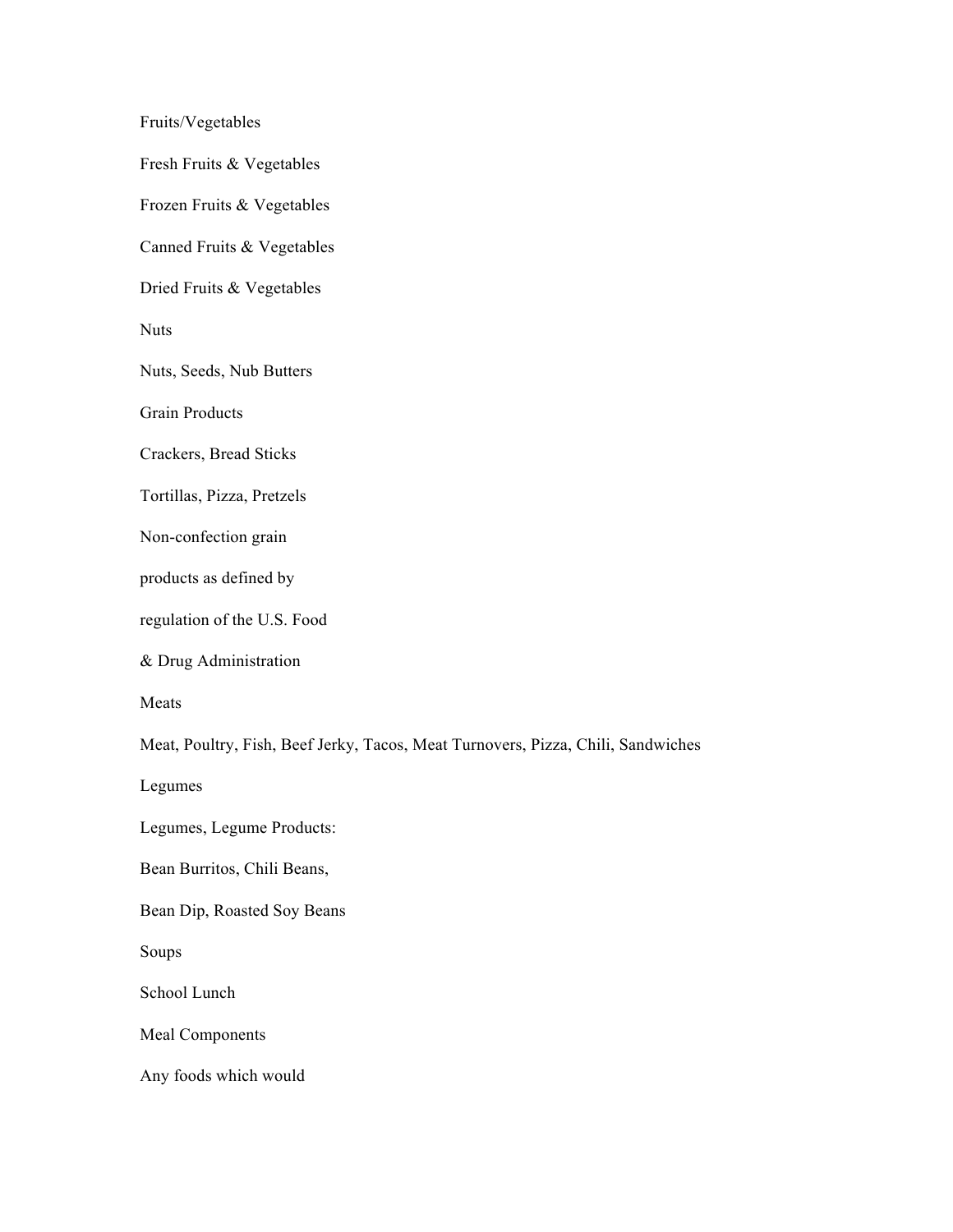Qualify as one of the

Required food components of

The school lunch meal

pattern

## EXHIBIT B

Categories of Foods of Minimal Nutritional Value per Federal Regulations 7, CFR 210.2 and 220.2, 1980

1. Soda Water: As defined by 21 CFR 165.175 Food and Drug Administration Regulations except that artificial sweeteners are an ingredient that is included in the definition.

2. Water Ices: As defined by 21 CFR 135.160 Food and Drug Administration Regulations except that water ices which contain fruit or fruit juices are not included in this definition.

3. Chewing Gum: Flavored products from natural or synthetic gums and other ingredients which form an insoluble mass for chewing.

4. Certain Candies: Processed foods made predominantly from sweeteners or artificial sweeteners with a variety of minor ingredients which characterize the following types:

a. Hard Candy: A product made predominantly from sugar (sucrose) and corn syrup which may be flavored and colored, is characterized by a hard, brittle texture, and includes such items as sour balls, fruit balls, candy sticks, lollipops, starlight mints, after dinner mints, sugar wafers, rock candy, cinnamon candies, breath mints, jaw breakers, and cough drops.

b. Jellies and Gums: A mixture of carbohydrates which are combined to form a stable gelatinous system of jelly-like character, and are generally flavored and colored, and include gum drops, jelly beans, jellied and fruit-flavored slices.

c. Marshmallow Candies: An aerated confection composed of sugar, corn syrup, invert sugar, 20% water, and gelatin or egg white to which flavors and colors may be added.

d. Fondant: A product consisting of microscopic-sized sugar crystals which are separated by a thin film of sugar and/or invert sugar in solution such as candy, corn, soft mints.

e. Licorice: A product made predominantly from sugar and corn syrup which is flavored with an extract made from the licorice root.

f. Spun Candy: A product that is made from sugar that has been boiled at high temperature and spun at a high speed on a special machine.

g. Candy Coated Popcorn: Popcorn which is coated with a mixture made predominantly from sugar and corn syrup.